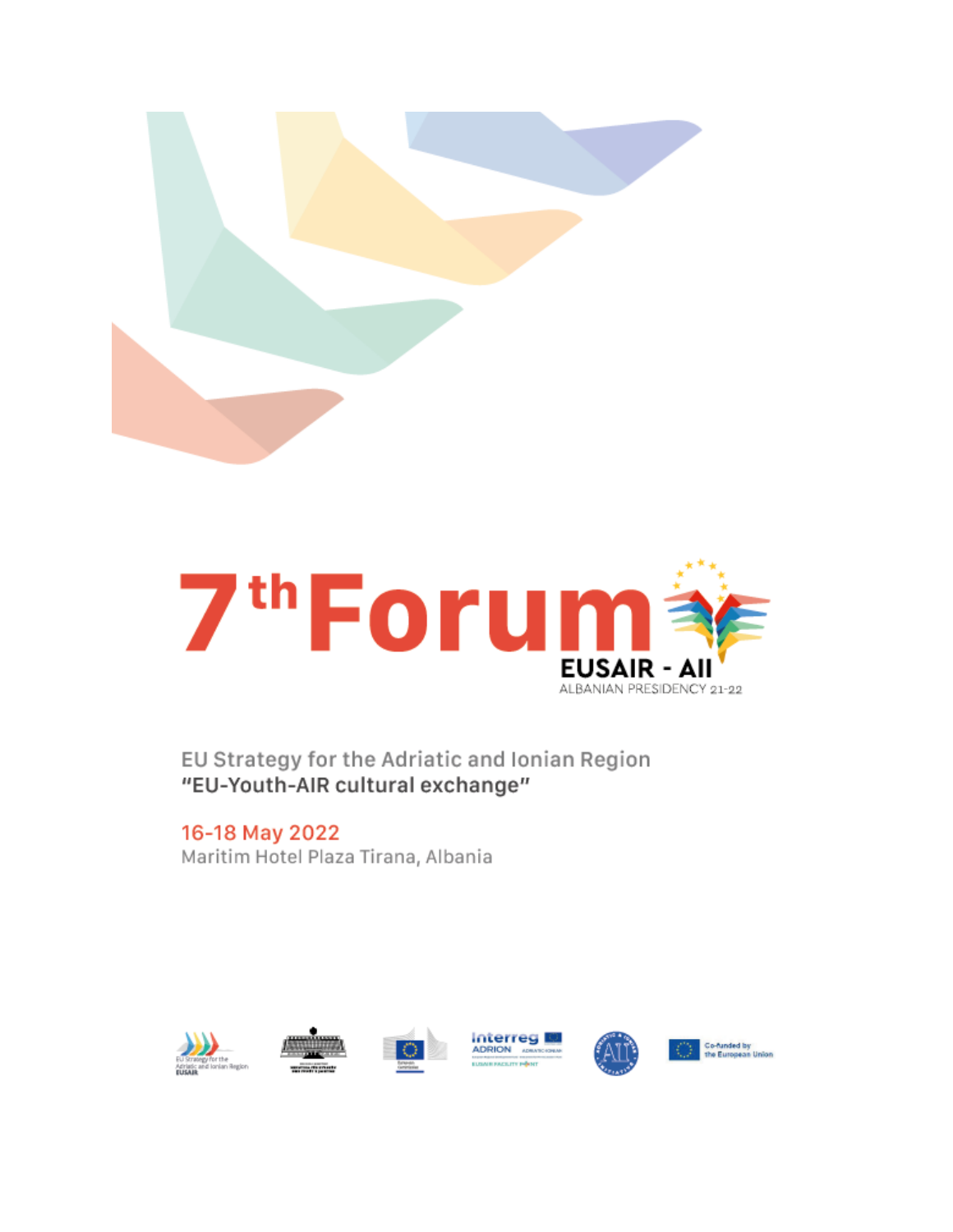### **PROGRAMME**

#### 15 May, Sunday

Arrival and accommodation of participants

# 16 May, Monday

| 08.30-09.00                                                |                                                                                                                                                                                                                                                                                                                                                                                                                                                                                                                                                                                                                                                                                                                                                                                                                                                                                                                                                                                                                                                                                                                                                                                                                                                                                                                                                                                                                                                                                   |
|------------------------------------------------------------|-----------------------------------------------------------------------------------------------------------------------------------------------------------------------------------------------------------------------------------------------------------------------------------------------------------------------------------------------------------------------------------------------------------------------------------------------------------------------------------------------------------------------------------------------------------------------------------------------------------------------------------------------------------------------------------------------------------------------------------------------------------------------------------------------------------------------------------------------------------------------------------------------------------------------------------------------------------------------------------------------------------------------------------------------------------------------------------------------------------------------------------------------------------------------------------------------------------------------------------------------------------------------------------------------------------------------------------------------------------------------------------------------------------------------------------------------------------------------------------|
| <b>Plaza's Lobby</b>                                       | Participants' Sign-In                                                                                                                                                                                                                                                                                                                                                                                                                                                                                                                                                                                                                                                                                                                                                                                                                                                                                                                                                                                                                                                                                                                                                                                                                                                                                                                                                                                                                                                             |
| <b>Ground Floor</b>                                        |                                                                                                                                                                                                                                                                                                                                                                                                                                                                                                                                                                                                                                                                                                                                                                                                                                                                                                                                                                                                                                                                                                                                                                                                                                                                                                                                                                                                                                                                                   |
| 09.30-10.15<br>"Queen<br><b>Geraldine"</b><br><b>Venue</b> | Official opening of the 7 <sup>th</sup> EUSAIR FORUM<br>(Opened Session) Moderator & translation<br>- Welcome address by Ms. Olta Xhaçka Minister of Foreign Affairs of<br>Albania<br>Ms. Elisa Ferreira, EU Commissioner for Cohesion and Reforms, (TBC)<br>$\overline{\phantom{0}}$<br>Albanian High Level Official (TBC)<br>$\overline{\phantom{0}}$<br>Mr. Luca Beccari, State Secretary for Foreign Affairs of San Marino<br>(TBC)<br>Albanian Young representative (TBC)<br>$\qquad \qquad \blacksquare$                                                                                                                                                                                                                                                                                                                                                                                                                                                                                                                                                                                                                                                                                                                                                                                                                                                                                                                                                                    |
|                                                            | President of Fora (TBC)                                                                                                                                                                                                                                                                                                                                                                                                                                                                                                                                                                                                                                                                                                                                                                                                                                                                                                                                                                                                                                                                                                                                                                                                                                                                                                                                                                                                                                                           |
| $10.15 - 11.45$<br>"Marin Barleti"<br><b>Venue</b>         | <b>EUSAIR Pillar 1, Blue Growth session</b><br>Essential to achieving the objectives of the European Green Deal:<br>From Blue Growth to Sustainable Blue Economy<br>Key note address<br>ALBANIA, Welcoming introduction<br><b>Panellists: presentation 10-15 minutes each</b><br><b>DG Mare representative TBD</b> : Transitioning to a sustainable blue economy<br>٠<br>in the EU under the European Green Deal<br>Prof. Katerina Moutou, University of Thessaly -UTH, Greece. Challenges of<br>$\bullet$<br>the Mediterranean Marine Fish Farming in the era of the European Green Deal<br>and in the light of the revised strategic guidelines for EU sustainable<br>aquaculture.<br>Prof. Yorgos Stephanedes, University of Patras, Greece. Marija Raspopovic<br>٠<br>Senior Advisor at Projects Department Chamber of Economy of Montenegro,<br>Montenegro. Sustainable fishing and aquaculture in circular economy.<br>Empower the innovation capacity of SMEs, maritime clusters/networks and<br>Public Authorities to boost blue Circular Economy (CE) in insular, island and<br>coastal areas. Strengthen SMEs and clusters to increase their competence in<br>blue CE market.<br>Marco Affronte (Italy) or Elda Marku (Albania) (tbc) Activities and<br>٠<br>challenges to preserve the environment in the wider Adriatic area: The case of<br>Adrion Interreg Sub Cluster for waste management and reduction of pollution<br>Albanian representative. Green Agenda TBD |
| 11.00-12.00<br>"Jeronim de<br><b>Rada</b> " Venue          | <b>Adriatic and Ionian Council / EUSAIR ministerial meeting</b><br>(delegates only) (Closed session)                                                                                                                                                                                                                                                                                                                                                                                                                                                                                                                                                                                                                                                                                                                                                                                                                                                                                                                                                                                                                                                                                                                                                                                                                                                                                                                                                                              |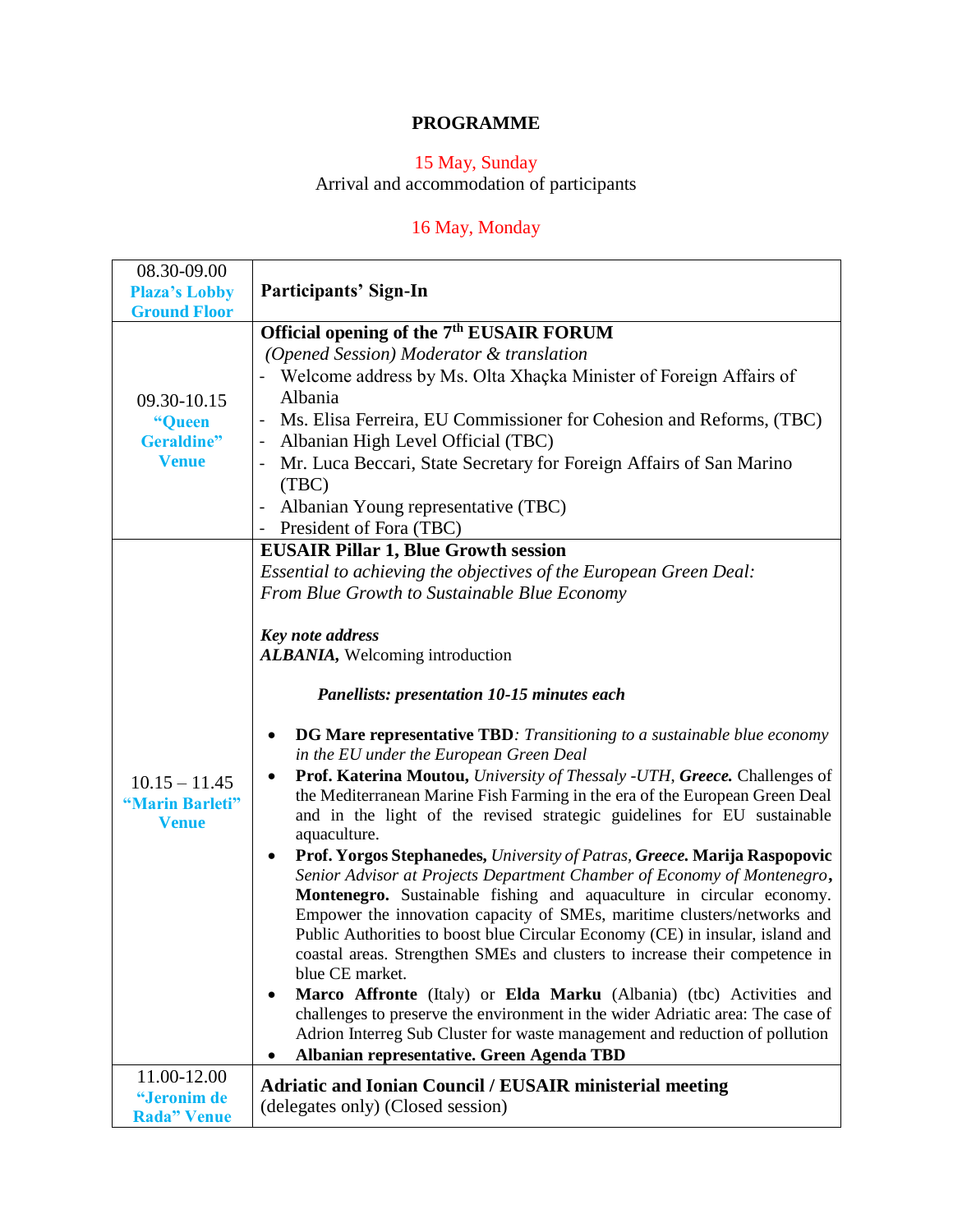| $11.45 - 13.15$        | <b>EUSAIR Pillar II Connecting the region, Transport sub-group session</b>                                                      |
|------------------------|---------------------------------------------------------------------------------------------------------------------------------|
| "The Standard"         |                                                                                                                                 |
| <b>Venue</b>           |                                                                                                                                 |
| 12.00-12.20            | Press Conference Albanian Presidency, European Commission                                                                       |
| "Dora D'Istria"        | ALB Minister of Foreign Affairs, Ms. Olta Xhaçka                                                                                |
| <b>Venue</b>           | <b>EU</b> Commission                                                                                                            |
| $13.00 - 14.30$        |                                                                                                                                 |
| <b>Breakfast venue</b> | <b>Lunch Break</b>                                                                                                              |
| $1st$ floor            |                                                                                                                                 |
|                        | The EUSAIR as a key tool to bring the European Green Deal in the                                                                |
|                        | Adriatic and Ionian Region and to facilitate EU enlargement in the                                                              |
|                        | <b>Western Balkans</b>                                                                                                          |
|                        | Debate with the EUSAIR Ministers in charge of EU funds and the European                                                         |
| 14.30-16.30            | Commission                                                                                                                      |
| "Queen                 | Venue: TBD (Opened Session) Moderator & translation                                                                             |
| <b>Geraldine"</b>      | Interactive session with pre-prepared questions to ministers                                                                    |
| <b>Venue</b>           | Minister of Foreign Affairs of Albania, Ms. Olta Xhaçka<br>$\qquad \qquad \blacksquare$                                         |
|                        | DG NEAR Michaela Matuella (Acting Director for Western Balkans)<br>$\overline{a}$                                               |
|                        | (TBC)                                                                                                                           |
|                        | DG REGIO Slawomir Tokarski (Director for European Territorial<br>$\qquad \qquad$                                                |
|                        | Cooperation, Macro-regions, Interreg and Programmes Implementation)                                                             |
|                        | A Young European Ambassador                                                                                                     |
|                        | Handover of the EUSAIR Presidency to Bosnia and Herzegovina                                                                     |
| 16.30-17.00            | - ALB Minister of Foreign Affairs, Ms. Olta Xhaçka                                                                              |
|                        | - BiH Minister of Foregin Affairs, Ms. Bisera Turković                                                                          |
|                        | <b>EUSAIR Pillar 2, Energy Networks session</b>                                                                                 |
|                        | The Energy Transition in the Adriatic-Ionian Region: Facing the challenges                                                      |
|                        | of energy security and climate change                                                                                           |
|                        |                                                                                                                                 |
|                        | Opening by the Chair: Ms. Biljana Ramić, Head of Department,                                                                    |
|                        | Strategic Planning, Ministry of Mining and Energy, Serbia<br>Key-note Address: Mr. Artur Lorkowski, Director, Energy Community, |
|                        | Vienna, Austria                                                                                                                 |
| 17.00-18.30            |                                                                                                                                 |
| "Marin Barleti"        | Panellists:                                                                                                                     |
| <b>Venue</b>           | Mr. Nicolas Kuen, Directorate General for Energy, European                                                                      |
|                        | Commission, Brussels, Belgium                                                                                                   |
|                        | Dr. Guido Bortoni, President, CESI, Milan, Italy<br>$\bullet$                                                                   |
|                        | Mr. Theodoros Christopoulos, Director, International and European                                                               |
|                        | Activities, Ministry of Environment and Energy, Athens, Greece                                                                  |
|                        | Dr. Alberto Biancardi, Head, International Relations, Italian Managing<br>Agency for the Energy System (GSE), Rome, Italy       |
|                        | Mr. Luca Schieppati, Managing Director, TAP - Trans-Adriatic Pipeline,                                                          |
|                        | SNAM, Milan, Italy                                                                                                              |
|                        | Director, Ministry of Mining and Energy, Belgrade, Serbia                                                                       |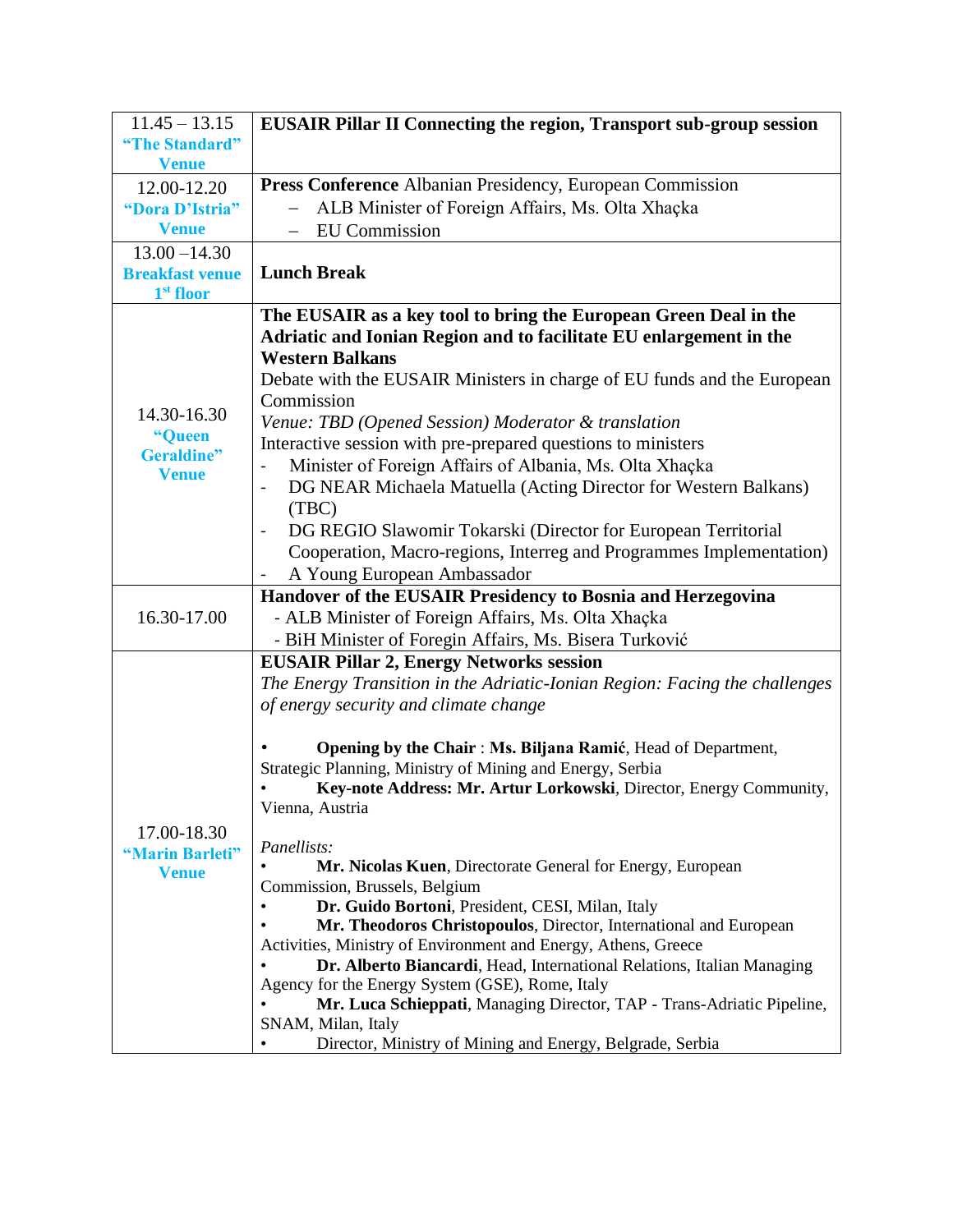# **In parallel:**

| 10.30-18.30<br><b>Lobby of</b>                  | Opening of the networking fair                                                                                         |
|-------------------------------------------------|------------------------------------------------------------------------------------------------------------------------|
| 1 <sup>st</sup> floor<br>$13.00 - 14.30$        |                                                                                                                        |
| <b>Breakfast venue</b><br>1 <sup>st</sup> floor | <b>Lunch Break</b>                                                                                                     |
| 14.30-16.30<br>"Marin Barleti"<br><b>Venue</b>  | Forum of Adriatic-Ionian Youth Organisations (Adriatic Ionian Euro<br>region) – AI NURECC (TBD)                        |
| 14.30-18.30<br>"The Standard"<br><b>Venue</b>   | <b>EUSAIR Popri Youth</b>                                                                                              |
| 14.30-16.00<br>"Dora D'Istria"<br><b>Venue</b>  | <b>Workshop</b> on Investment opportunities in Albania from the Adriatic-Ionian<br>Region                              |
| 16.00-18.30                                     | Green infrastructures and spatial planning: the e-learning courses in the<br><b>EUSAIR Stakeholders Platform (ESP)</b> |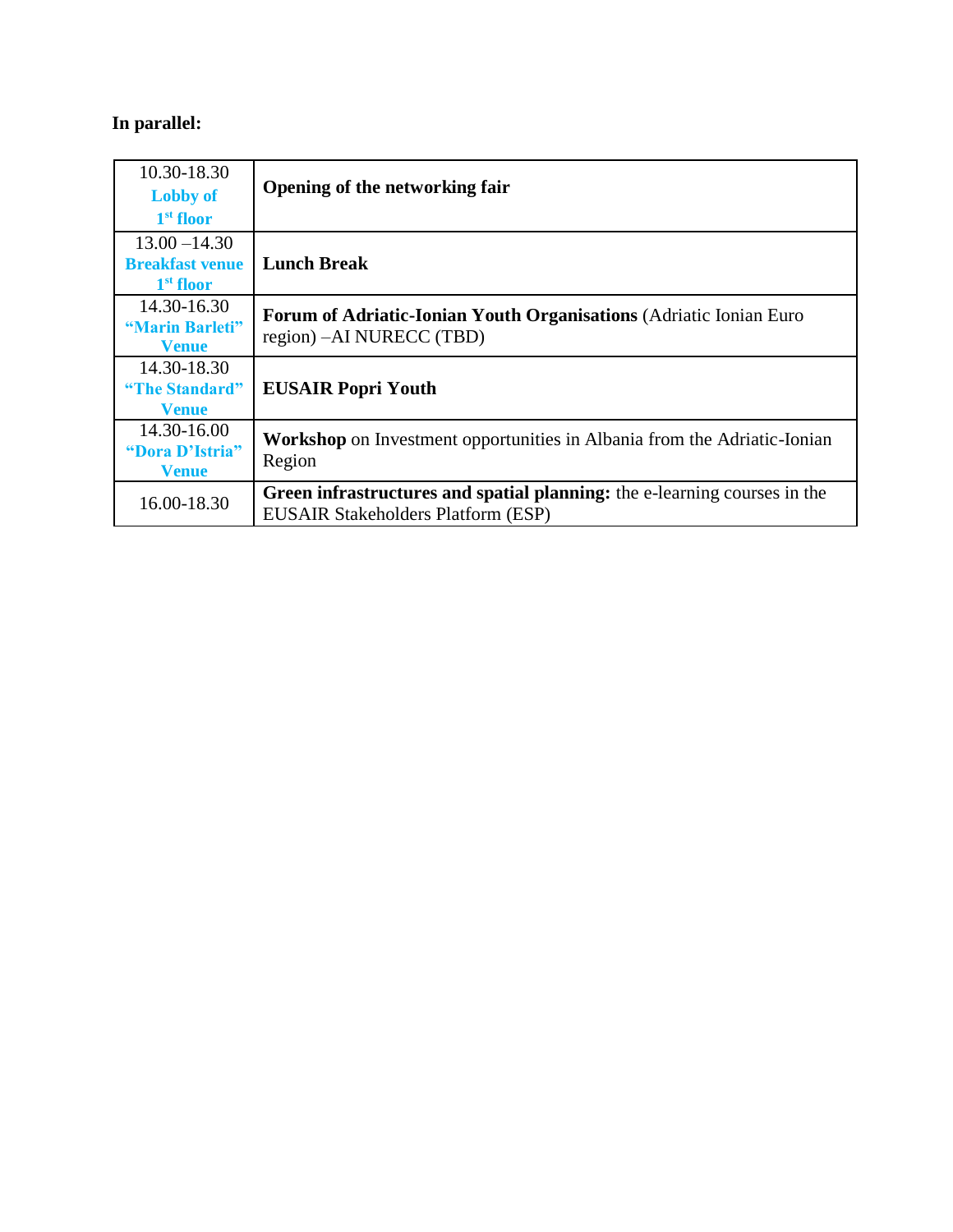# 17 May, Tuesday

|                                                    | <b>EUSAIR Pillar 3, Environmental quality session</b>                                                                                                                                                                                              |
|----------------------------------------------------|----------------------------------------------------------------------------------------------------------------------------------------------------------------------------------------------------------------------------------------------------|
|                                                    | Biodiversity/Marine protected areas beyond national jurisdiction                                                                                                                                                                                   |
|                                                    |                                                                                                                                                                                                                                                    |
|                                                    | <b>Chairs/Key note address</b>                                                                                                                                                                                                                     |
|                                                    | Mitja BRICELJ, Ministry of the Environment and Spatial Planning, EUSAIR Pillar<br>3 Coordinator, Slovenia (5min)                                                                                                                                   |
|                                                    | Senad OPRAŠIĆ, Ministry of Foreign Trade and Economic Relations of Bosnia<br>and Herzegovina, EUSAIR Pillar 3 Coordinator, Bosnia and Herzegovina (5min)                                                                                           |
|                                                    | <b>Panellists:</b>                                                                                                                                                                                                                                 |
| 09.00-10.30<br>"Queen                              | Andrej Sovinc, Analysis of Marine (water) Protected Areas in EUSAIR and<br>$\bullet$<br>Proposals for Corrective Measures (5min)                                                                                                                   |
| <b>Geraldine"</b><br><b>Venue</b>                  | Mitja Grbec, Analysis of legal basis for the Establishment and Further<br>$\bullet$<br>Development of Marine Protected Areas in EUSAIR with Particular Emphasis<br>on Transboundary Marine Protected Areas (5min)                                  |
|                                                    | Vassiliki Vassilopoulou, Research Director - HCMR (Hellenic Center for<br>Marine Research) ' 'Transboundary Maritime Spatial Planning as a supporting<br>process for establishing effective MPA networks in the Adriatic Ionian<br>Region". (5min) |
|                                                    | Davor Percan, Head of Unit, Unit F2, Regional and Bilateral Environmental<br>Cooperation, DG ENV (5min)                                                                                                                                            |
|                                                    | Mirko Djurović, senior research associates the Marine Biological Station in<br>Kotor (5min)                                                                                                                                                        |
|                                                    | Dr Roberto Giangreco, Italian Ministry of Ecological Transition - Practical<br>$\bullet$<br>challenges for multilateral initiatives protecting biodiversity in areas beyond<br>national jurisdiction (5min)                                        |
|                                                    | Special session on Sustainable Tourism, EUSAIR Pillar 4                                                                                                                                                                                            |
|                                                    | Navigating Tourism through Policies and Trends. The Role of Tourism and<br>Culture in the Revision of the EUSAIR Action Plan                                                                                                                       |
|                                                    | Moderator: Nadine LAKHAL, EC DG REGIO                                                                                                                                                                                                              |
|                                                    | Key note address Welcoming introduction                                                                                                                                                                                                            |
| $10.30 - 12.30$<br>"Marin Barleti"<br><b>Venue</b> | Ms. Mirela Kumbaro, Minister of Tourism and Environment of Albania<br>Ms Eleni Marianou, Secretary General of the Conference of Peripheral<br>Maritime Regions CPMR<br>Ms Valentina SUPERTI, EC DG GROW, TBC (10min)                               |
|                                                    |                                                                                                                                                                                                                                                    |
|                                                    | <b>Panellists:</b>                                                                                                                                                                                                                                 |
|                                                    | Aleksandra Gardasevic Slavuljica, Director-General, Ministry of Economic                                                                                                                                                                           |
|                                                    | Development of <b>Montenegro</b> : Comprehensive tourism strategies                                                                                                                                                                                |
|                                                    | development - Culture and Cultural tourism in National Tourism Strategies                                                                                                                                                                          |
|                                                    | <b>EUSAIR</b> external expert for project development, Cultural Routes and<br>survey on cultural tourism demand in EUSAIR, related to data-driven tourism                                                                                          |
|                                                    |                                                                                                                                                                                                                                                    |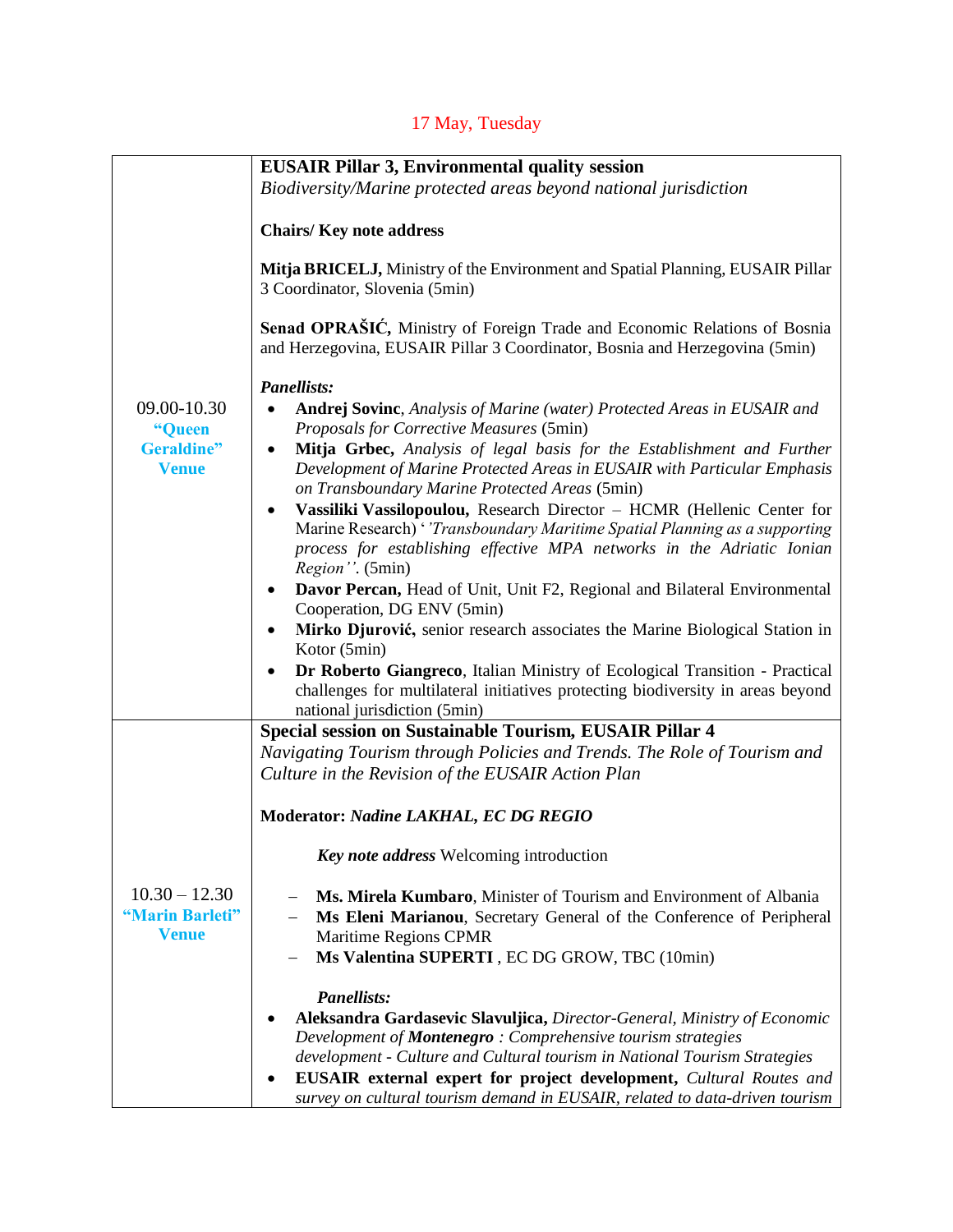|                                                 | services for Cultural Tourism and Awareness raising on changes in tourism<br>demand                                                                                                                                                                                                        |
|-------------------------------------------------|--------------------------------------------------------------------------------------------------------------------------------------------------------------------------------------------------------------------------------------------------------------------------------------------|
|                                                 | Georgia Zouni, University of Piraeus, Greece, Research and innovation<br>projects and pilots on circular and climate friendly & Cultural routes passing<br>through remote Areas                                                                                                            |
|                                                 | Anuška Crnokić Deranja, Ministry of Culture and Media of Croatia,<br>Digitized cultural heritage - a prerequisite for the preservation and<br>presentation of cultural heritage for tourism<br>Urška Starc Peceny, Arctur, Slovenia, Digital innovation of cultural heritage,<br>$\bullet$ |
|                                                 | success story in Slovenia<br>Maja Kovacevic, Ministry of Economic Development of Montenegro and<br>Local Coordinator for Due Mari                                                                                                                                                          |
|                                                 | <b>Marinella KATSILIERI,</b> Cultural Foundation «The Routes of the Olive Tree» -<br>the only Greek, CoE Certified Cultural Route related to tourism services for<br>visitors and residents alike (final title to be confirmed)                                                            |
| 13.00-14.30                                     |                                                                                                                                                                                                                                                                                            |
| <b>Breakfast venue</b><br>1 <sup>st</sup> floor | <b>Lunch Break</b>                                                                                                                                                                                                                                                                         |
|                                                 | <b>Smart Specialisation Strategies in the Adriatic and Ionian region</b>                                                                                                                                                                                                                   |
|                                                 | (in cooperation with UniAdrion) UniAdrion                                                                                                                                                                                                                                                  |
|                                                 | Moderator: Donato Iacobucci, Università Politecnica delle Marche (UniAdrion)                                                                                                                                                                                                               |
|                                                 | Introduction Inter-regional cooperation in research and innovation:<br>٠<br>mechanisms and funding                                                                                                                                                                                         |
|                                                 | <b>Ruta ZARNAUSKAITE, Head of Unit DG RTD - Horizon Europe Association</b>                                                                                                                                                                                                                 |
|                                                 | The embedding of macro-regional strategies in S3: an overview of the<br>$\bullet$<br>rationale, mechanisms                                                                                                                                                                                 |
| 14.30-16.00                                     | Donato Iacobucci, Università Politecnica delle Marche                                                                                                                                                                                                                                      |
| "Queen<br>Geraldine"<br><b>Venue</b>            | The S3 in Albania and the role of universities<br>Fatbardh Sallaku, Rector at Agricultural University of Tirana, President of<br>Uniadrion                                                                                                                                                 |
|                                                 | The S3 in blue sustainable economy<br><b>DG MARE</b>                                                                                                                                                                                                                                       |
|                                                 | Embedding EUSAIR priorities in S3<br>Adriana Agrimi, Regione Puglia (Blue growth in S3; the case of Puglia) (TBC)<br>Tomislav Radoš, Croatian Chamber of Economy (Blue air project) (TBC)<br>Peter Medica, Technology Park Ljubljana (Blue air project) (TBC)                              |
|                                                 | Embedding of macro-regional strategies in S3: the role of the JRC<br>Alessandro Rainoldi, JRC                                                                                                                                                                                              |
|                                                 | Discussion and concluding remarks                                                                                                                                                                                                                                                          |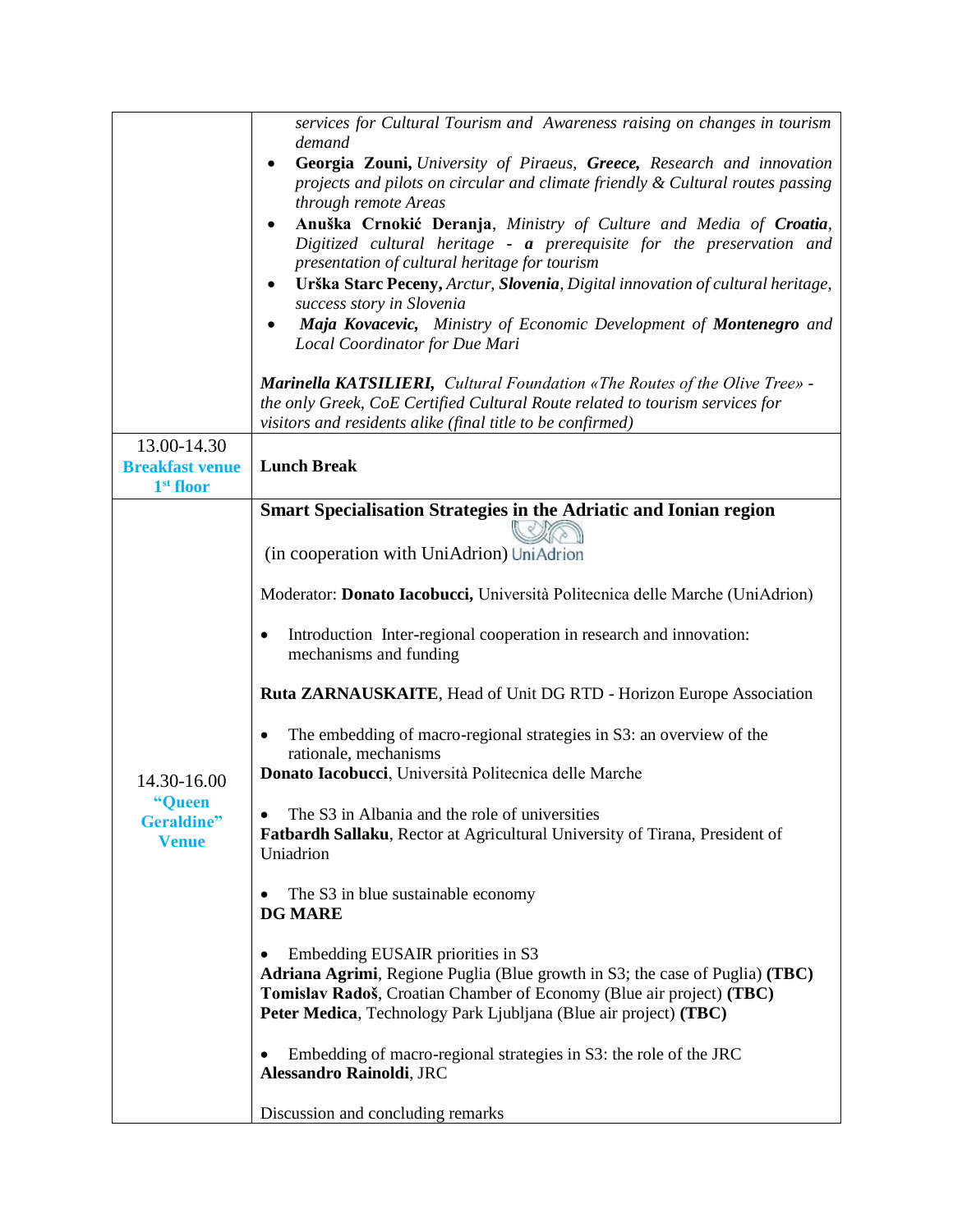|                                                     | Farm to Fork as key for agri-food system transformation in EUSAIR<br>countries                                                                                                                                                                                                                                                                        |
|-----------------------------------------------------|-------------------------------------------------------------------------------------------------------------------------------------------------------------------------------------------------------------------------------------------------------------------------------------------------------------------------------------------------------|
|                                                     | (in cooperation with CIHEAM Bari)                                                                                                                                                                                                                                                                                                                     |
|                                                     | Opening by the Chair/Moderator<br><b>CIHEAM</b>                                                                                                                                                                                                                                                                                                       |
| 16.00-17.30                                         | Key note address<br>Frida Krifca, Minister of Agriculture and Rural Development, Albania (5<br>min)                                                                                                                                                                                                                                                   |
| "Marin Barleti"                                     | Eduardo Cuoco, Executive Director IFOAM EU (5 min)                                                                                                                                                                                                                                                                                                    |
| <b>Venue</b>                                        | Short presentation of the topics by the panellists<br>Vincenzo Linarello, President of GOEL-BIO, Italy<br>٠<br><b>Boban Ilic, Secretary General SWG</b><br>Majlinda Bregu, Secretary General Regional Cooperation Council<br>Pasquale Di Rubbo, DG AGRI<br>Felice Adinolfi, Full Professor of Agricultural Economics, University of<br>Bologna, Italy |
|                                                     | Discussion with the audience<br>(Conclusions by the Chair/Moderator)                                                                                                                                                                                                                                                                                  |
| 17.30-18.30<br>"Queen<br>Geraldine"<br><b>Venue</b> | Closing Session (Wrap up) / EU Commission and EUSAIR ALB<br>Presidency<br>- Mr. Jean Pierre Halkin, Head of Unit, European Commission, DG<br><b>REGIO</b><br>- Mr. Ilir Melo, Director for the Region and Neighbouring Countries                                                                                                                      |

# **In parallel:**

| 09.00-18.30            |                                               |
|------------------------|-----------------------------------------------|
| Lobby of $1st$         | <b>Networking fair</b>                        |
| floor                  |                                               |
| 09.00-10.30            |                                               |
| "Marin Barleti"        | <b>Cultural and Creative Industries</b>       |
| <b>Venue</b>           |                                               |
| $09.30 - 11.00$        |                                               |
| "The Standard"         | <b>EUSAIR Popri Youth</b>                     |
| <b>Venue</b>           |                                               |
| 12.30-13.00            |                                               |
| "The Standard"         | <b>Ceremony of Awards- EUSAIR Popri Youth</b> |
| <b>Venue</b>           |                                               |
| 13.00-14.30            |                                               |
| <b>Breakfast venue</b> | <b>Lunch Break</b>                            |
| 1 <sup>st</sup> floor  |                                               |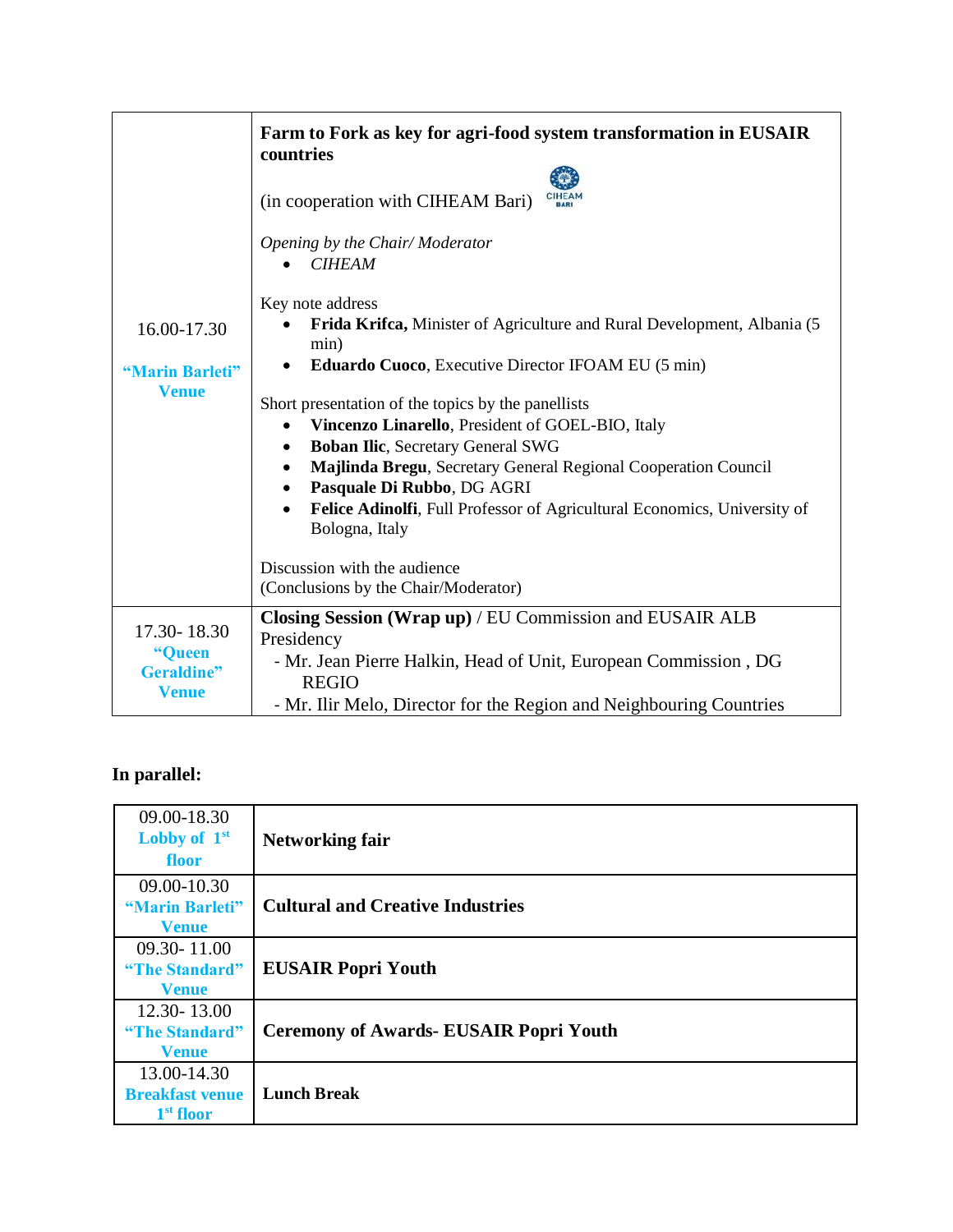|                | <b>Interreg ADRION</b> event                                                     |
|----------------|----------------------------------------------------------------------------------|
|                | ADRION's contribution to the EU Green Deal: experiences of renewables & energy   |
|                | efficiency and green mobility practices in the Adriatic-Ionian area              |
|                |                                                                                  |
|                | Welcome speech (ADRION Programme)                                                |
|                | Panel on Smart and sustainable mobility                                          |
|                | Moderator introduction by Ulf Wikström, Interact                                 |
|                |                                                                                  |
|                | Panel discussion                                                                 |
|                | Glykeria Myrovali, Centre for Research and Technology-Hellas (CERTH), Greece     |
|                | Evis Plaku, Regional Council of Berat, Albania                                   |
|                | Project INTER-CONNECT PLUS and SUSTOURISMO                                       |
|                | Pierluigi Coppola, Department of Mechanical Engineering – Polytechnic University |
|                | of Milan, Italy                                                                  |
|                | Project TRIBUTE                                                                  |
|                | Nenad Popovic, Regional economic development agency for Sumadija and             |
| 15.00-17.15    | Pomoravlje, Kragujevac, Serbia                                                   |
| "The Standard" | Project ENERMOB                                                                  |
| <b>Venue</b>   |                                                                                  |
|                | $16.00 - 16.10$ Break                                                            |
|                | Panel on renewable energy and energy efficiency                                  |
|                | <b>Moderator Introduction</b>                                                    |
|                |                                                                                  |
|                | Panel discussion                                                                 |
|                | Neven Duic, University of Zagreb, Faculty of Mechanical Engineering and Naval    |
|                | Architecture, Croatia                                                            |
|                | Project SEADRION PLUS                                                            |
|                | Marco Padula, National Research Council (CNR) of Italy                           |
|                | <b>Project POWER PLUS</b>                                                        |
|                | Olga Aneziri, National Center for Scientific Research "DEMOKRITOS", Greece       |
|                | <b>Dimitrios Spyrou, Port of Pireaus, Greece (online)</b>                        |
|                | Project SUPER LNG                                                                |
|                |                                                                                  |
|                | Conclusions (ADRION Monitoring Committee)<br>$17.10 - 17.15$                     |